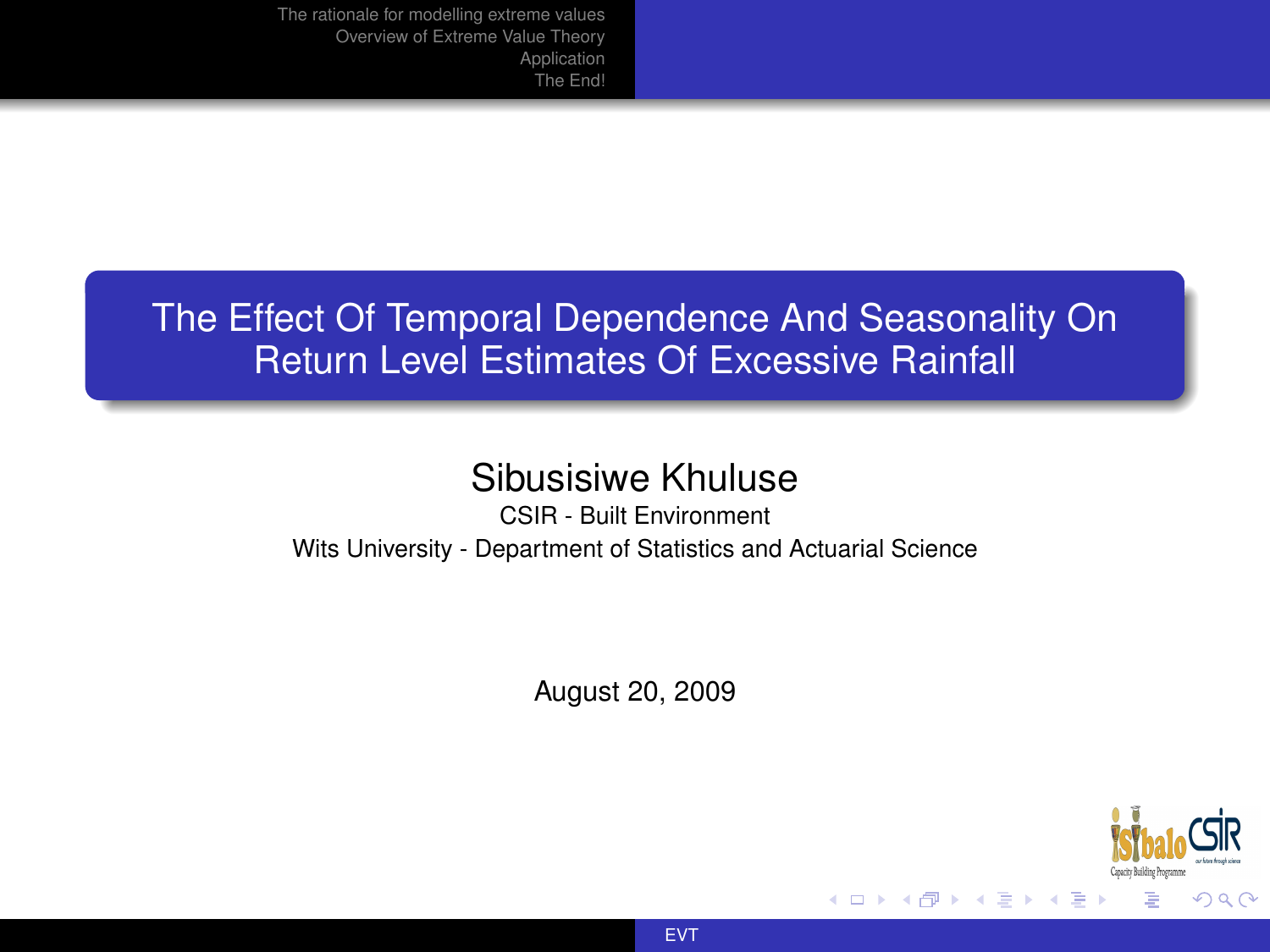







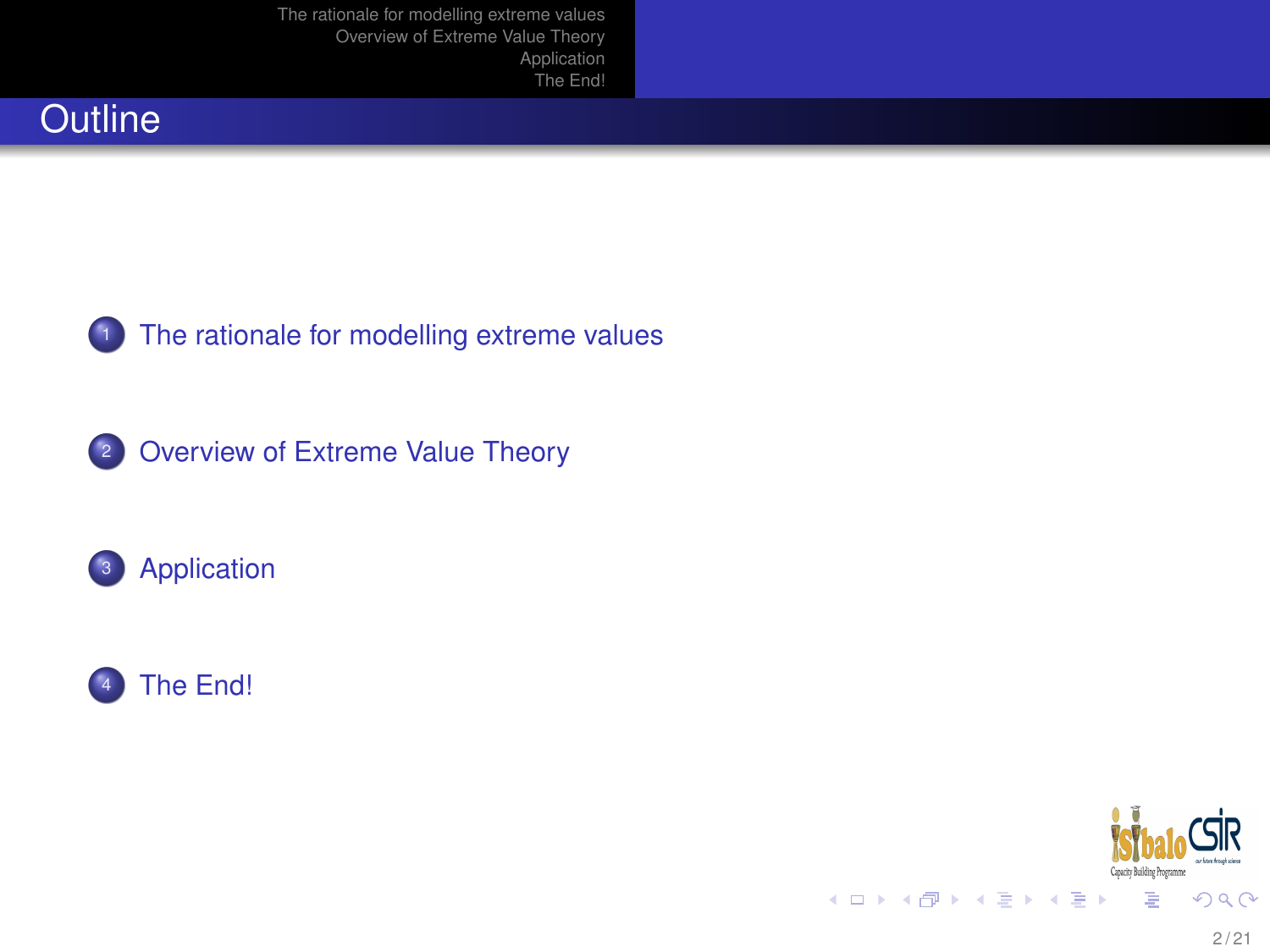[The rationale for modelling extreme values](#page-2-0)

[Overview of Extreme Value Theory](#page-6-0) [Application](#page-12-0) [The End!](#page-18-0)









<span id="page-2-0"></span>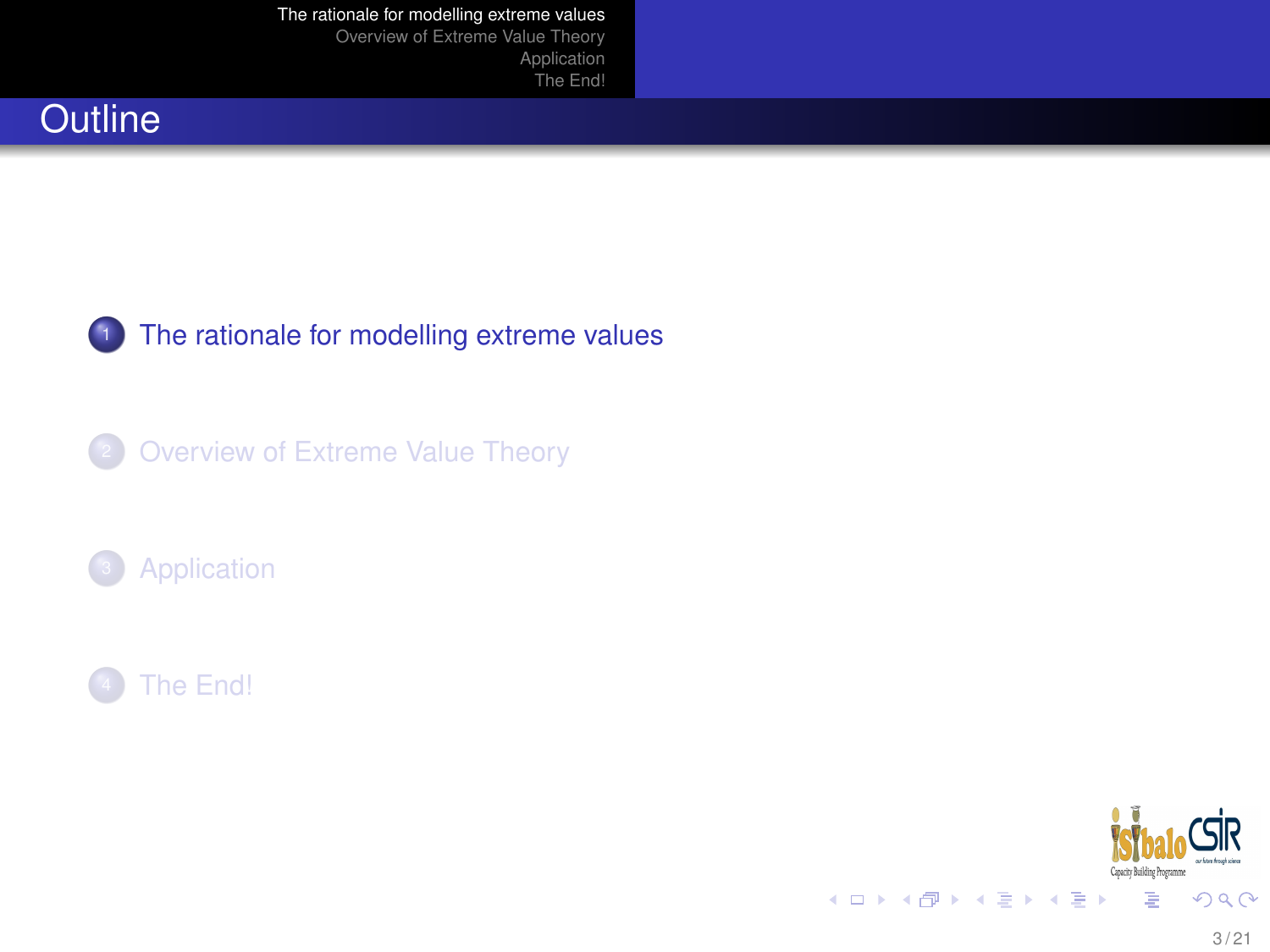#### [The rationale for modelling extreme values](#page-2-0)

[Overview of Extreme Value Theory](#page-6-0) **[Application](#page-12-0)** [The End!](#page-18-0)

## Study Area



Figure: Satellite image of Cape Town

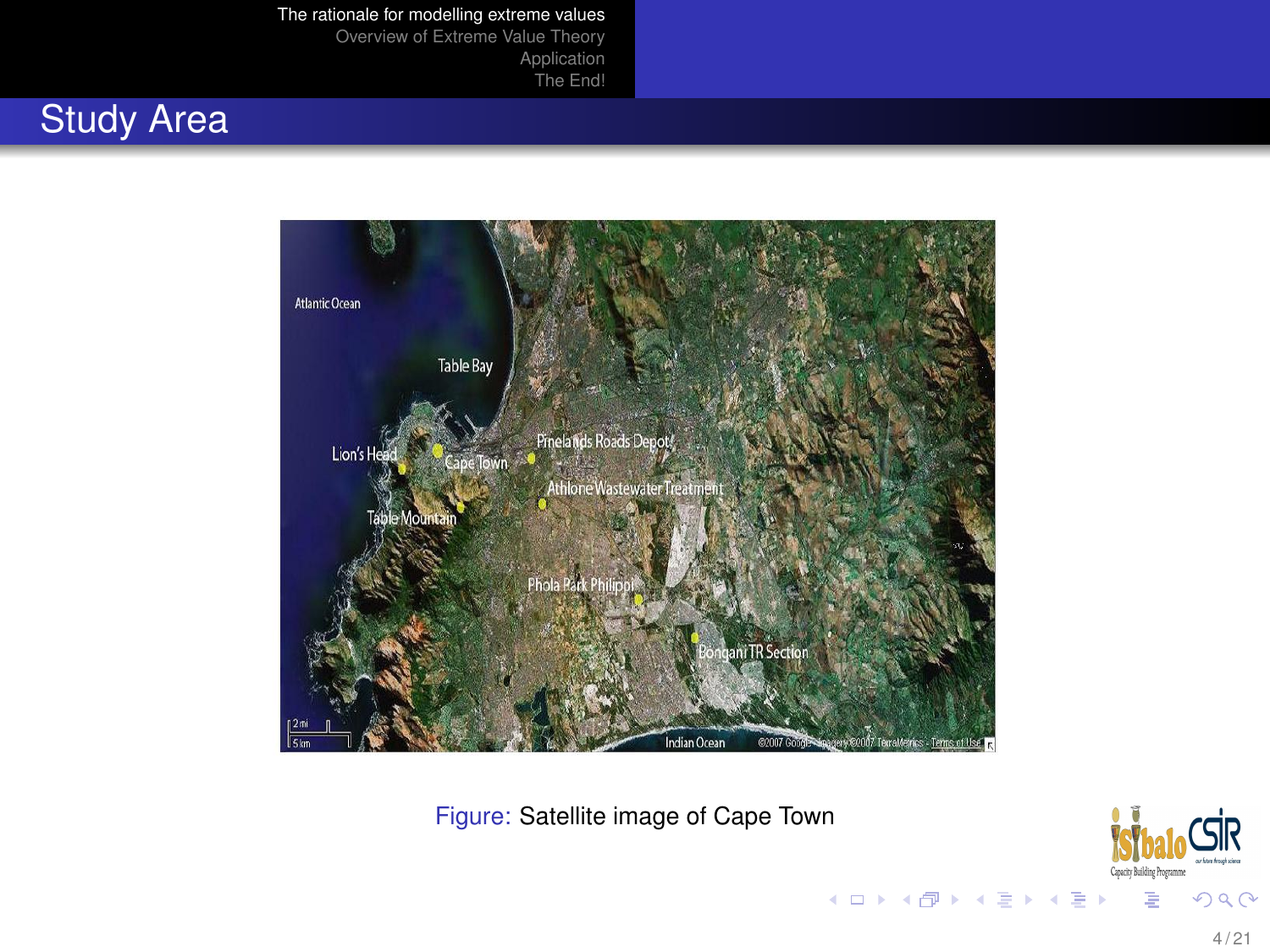[Application](#page-12-0)

[The End!](#page-18-0)

# Problem Statement



Figure: Informal settlements are vulnerable to flooding

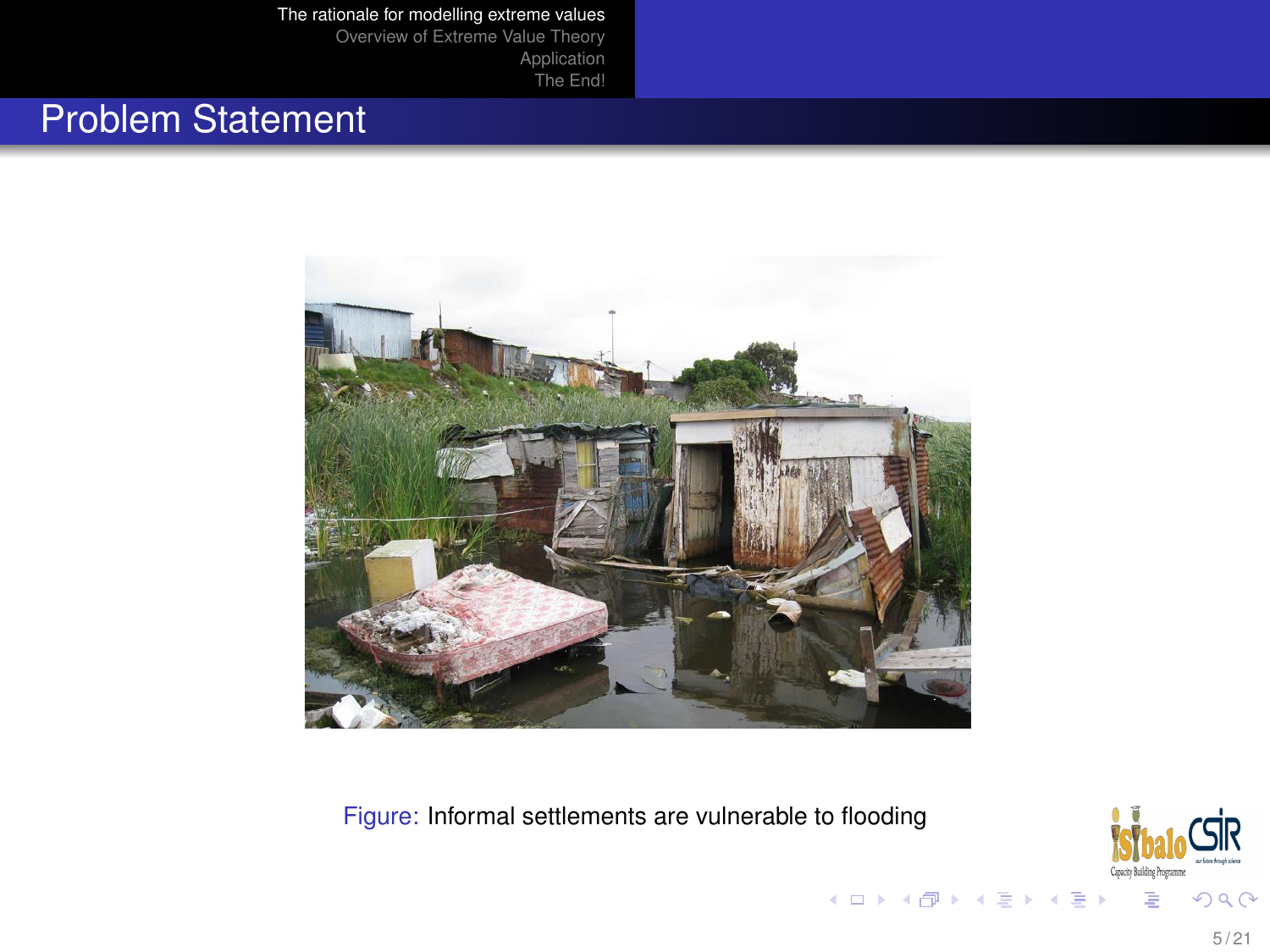[The rationale for modelling extreme values](#page-2-0)

[Overview of Extreme Value Theory](#page-6-0) [Application](#page-12-0)

[The End!](#page-18-0)

# The need for Extreme Value Theory



Figure: The domain of application Extreme Value Theory

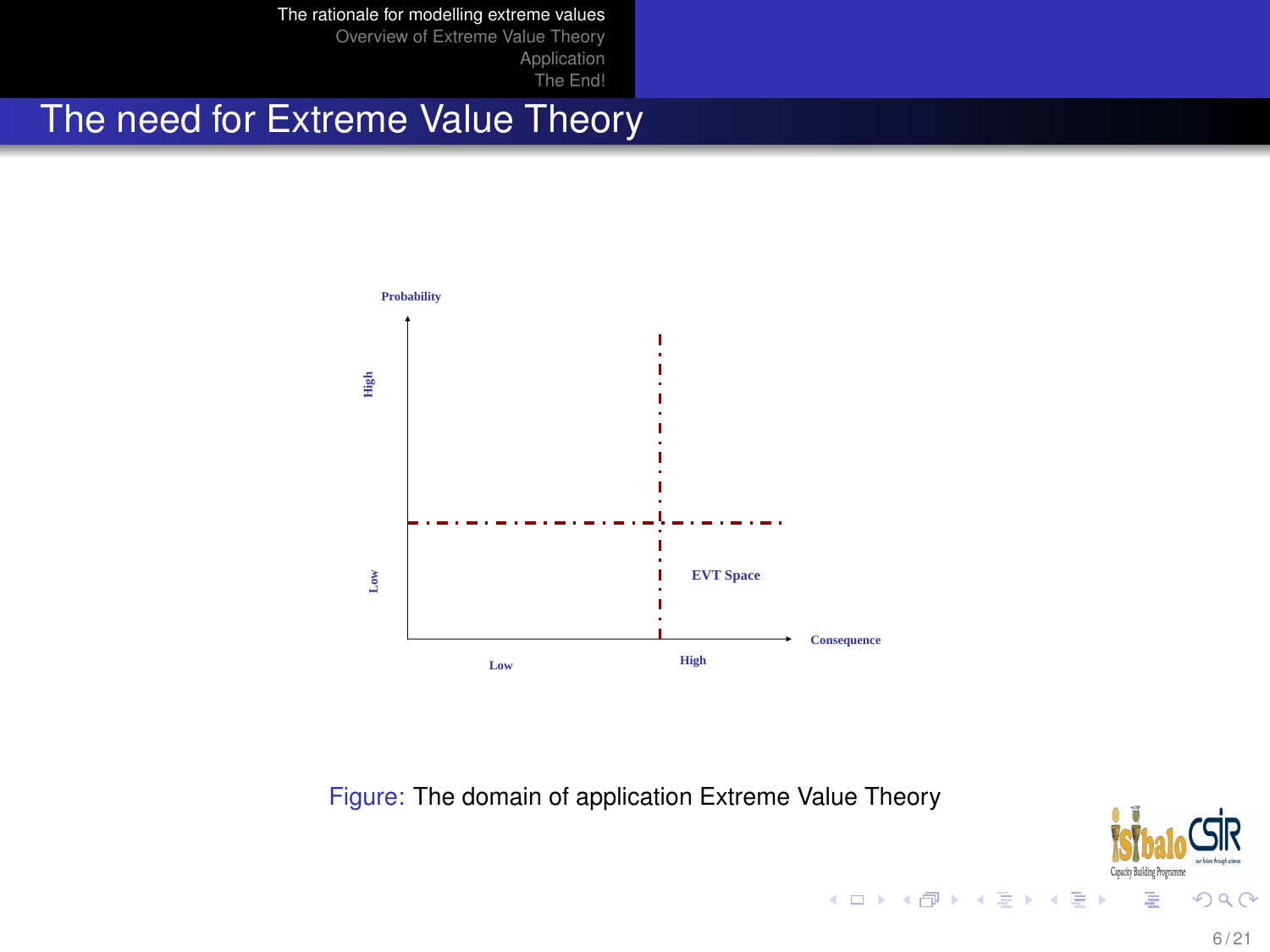







<span id="page-6-0"></span>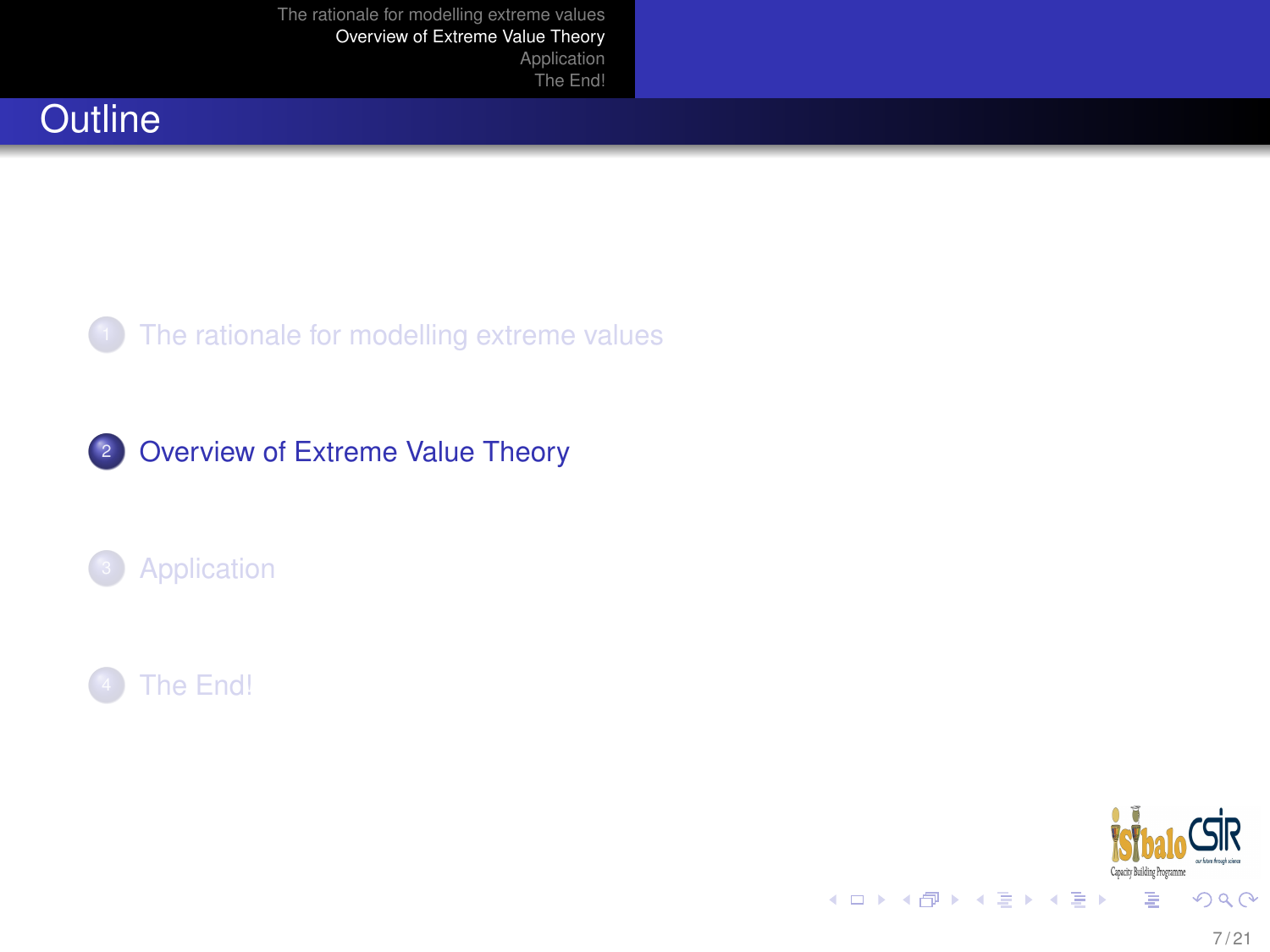#### The Classical Approach

Assume *X<sup>i</sup>* is a sequence of independent random variables with common distribution *F*. Without any knowledge of *F*, a model exists that describes the behaviour of the largest (or smallest) member of the sample

$$
M_n=\max(X_1,X_2,\ldots,X_n).
$$

Conditional on the existence of  ${a_n}$  and  ${b_n} > 0$ , the *Fisher-Tippett theorem* states that the re-scaled sample maxima (or minima) converges in distribution to the Generalized Extreme Value (GEV) family of distributions

$$
P\left(\frac{M_n-a_n}{b_n} \leq x\right) \longrightarrow \begin{cases} \exp\left(-\left(1+\xi\frac{x-\mu}{\sigma}\right)^{-\frac{1}{\xi}}\right) & 1+\xi\frac{x-\mu}{\sigma} > 0, \ \xi \neq 0 \\ \exp\left(-\exp\left(-\frac{x-\mu}{\sigma}\right)\right) & x \in \mathbb{R}, \ \xi \to 0 \end{cases}
$$
(1)

where  $-\infty < \mu < \infty$  and  $\sigma > 0$ .

**K ロ ト K 何 ト K ヨ ト K ヨ**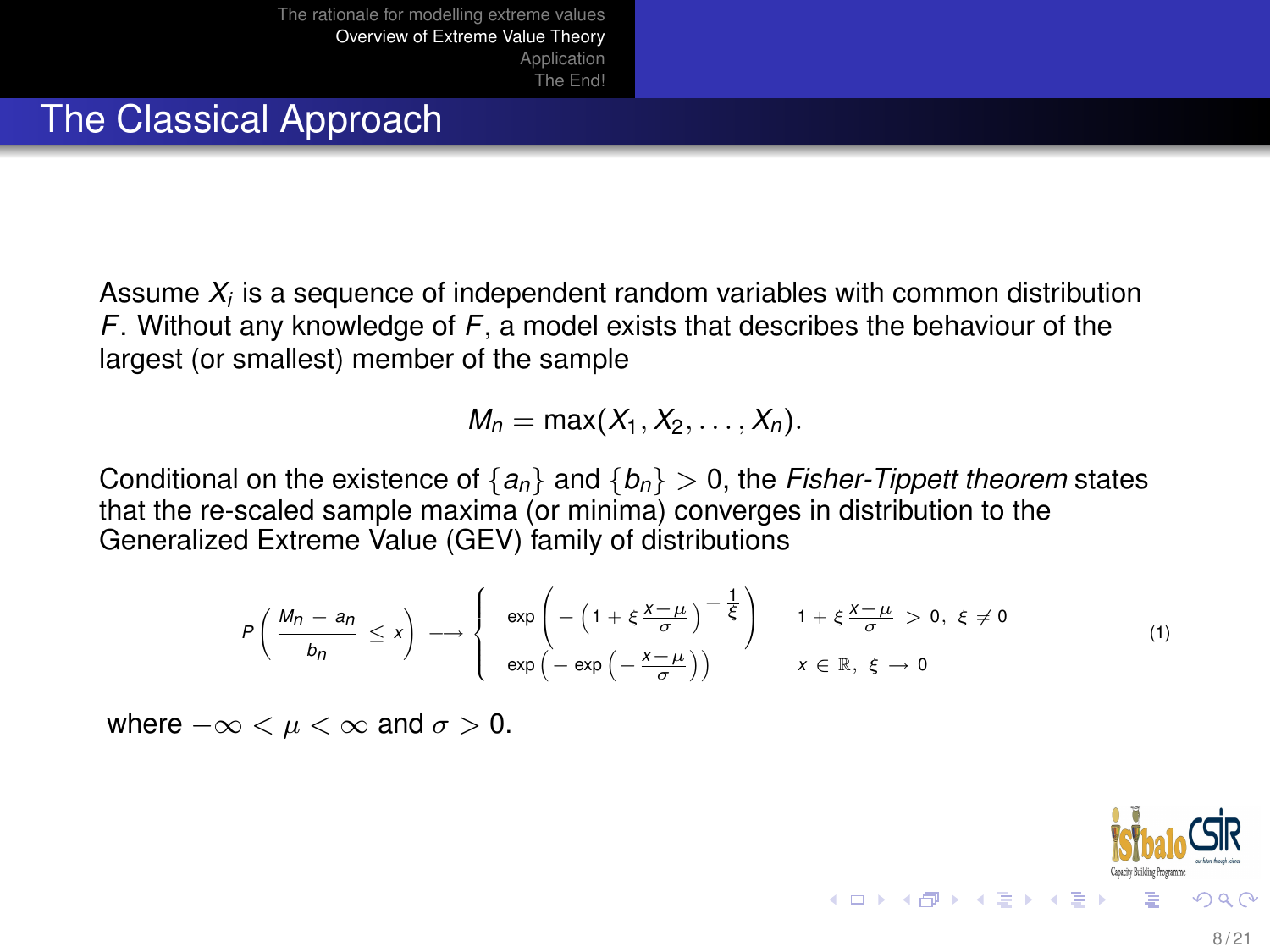#### From the Classical to the Threshold Exceedance Approach

An important consideration in classical EVT is the choice of block size *n*.

Affects the trade-off between bias and variance, i.e. choice between accuracy or precision.

Criticism about the classical approach is that it is wasteful of data.

Using only one observation per block, discarding the rest.

Alternative approach is the *threshold exceedance* approach.

Essentially finding an approximate distribution for the series of excesses of a particular level (the threshold).

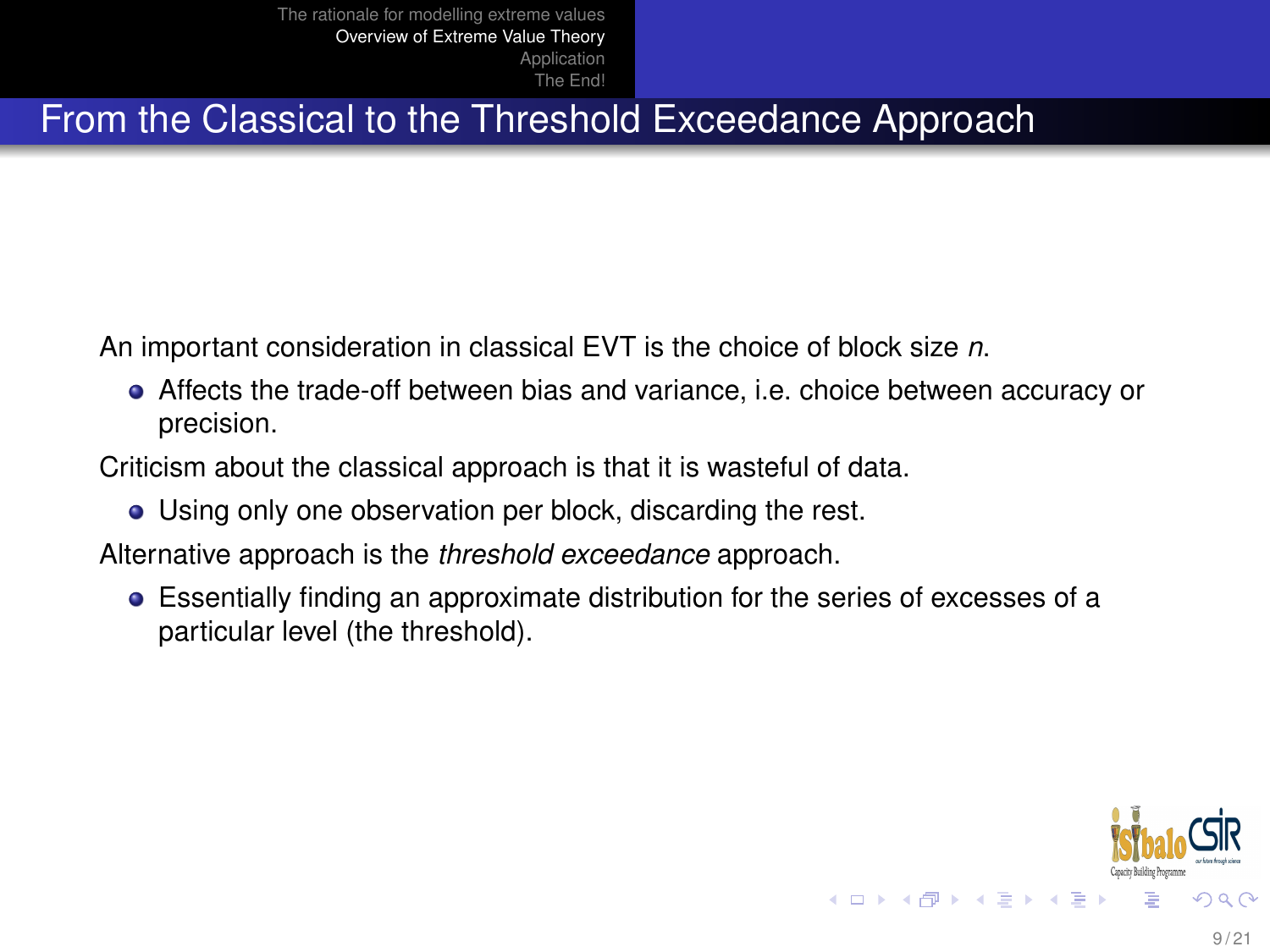Approximate Distribution for Threshold Exceedances

Denote *X<sup>i</sup>* by *X*. Suppose for large *n*, the Fisher-Tippett theorem holds. Then, for suitable threshold *u*,

$$
P(X - u \le y | X > u) \sim G(y; \sigma_u, \xi) = 1 - \left(1 + \xi \frac{y}{\sigma_u}\right)^{-\frac{1}{\xi}} \tag{2}
$$

defined on 
$$
\{y : y > 0 \text{ and } \left(1 + \xi \frac{y}{\sigma_u}\right) > 0\}
$$
, with  

$$
\sigma_u = \sigma + \xi(u - \mu) \tag{3}
$$

*G*(·) defines the Generalized Pareto distribution (GPD).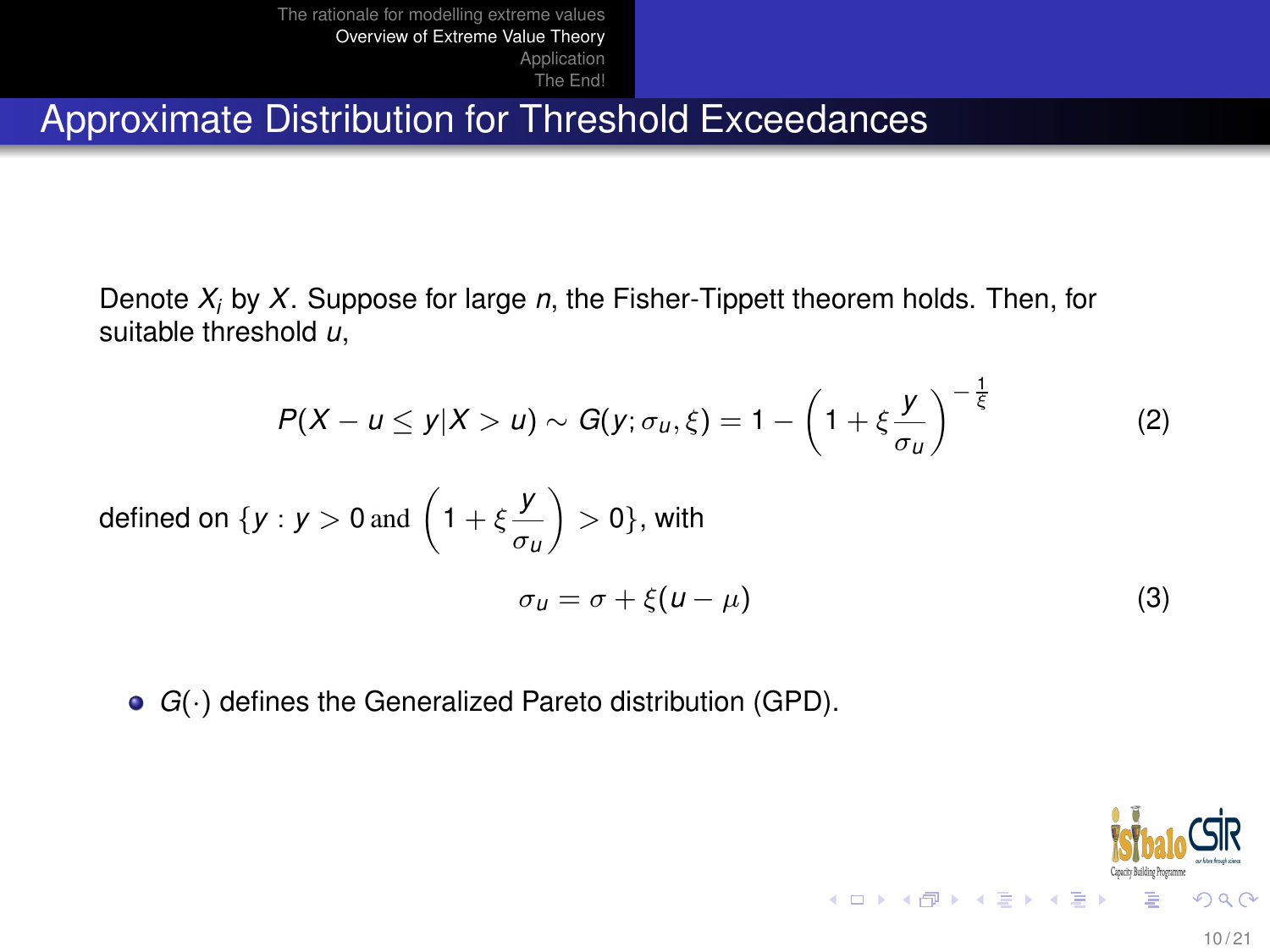#### The Return Level Parameter

The return level is that level of the process, which we expect to be exceeded on average once every *N* years.

$$
q_N = \begin{cases} u + \frac{\sigma_u}{\xi} \left[ (\lambda N)^{\xi} - 1 \right] & \xi \neq 0 \\ u + \sigma_u \log(\lambda N) & \xi = 0 \end{cases}
$$
 (4)

 $\mathcal{A}$ 

Exceedance process is assumed to be Poisson with rate  $\lambda$  (per year), estimated by  $\hat{\lambda} = m/n$ .

$$
\text{Sibab}_{\text{qubit}}\subseteq \text{Sip} \quad \text{and} \quad \text{Sip} \quad \text{Sip} \quad \text{Sip} \quad \text{Sip} \quad \text{Sip} \quad \text{Sip} \quad \text{Sip} \quad \text{Sip} \quad \text{Sip} \quad \text{Sip} \quad \text{Sip} \quad \text{Sip} \quad \text{Sip} \quad \text{Sip} \quad \text{Sip} \quad \text{Sip} \quad \text{Sip} \quad \text{Sip} \quad \text{Sip} \quad \text{Sip} \quad \text{Sip} \quad \text{Sip} \quad \text{Sip} \quad \text{Sip} \quad \text{Sip} \quad \text{Sip} \quad \text{Sip} \quad \text{Sip} \quad \text{Sip} \quad \text{Sip} \quad \text{Sip} \quad \text{Sip} \quad \text{Sip} \quad \text{Sip} \quad \text{Sip} \quad \text{Sip} \quad \text{Sip} \quad \text{Sip} \quad \text{Sip} \quad \text{Sip} \quad \text{Sip} \quad \text{Sip} \quad \text{Sip} \quad \text{Sip} \quad \text{Sip} \quad \text{Sip} \quad \text{Sip} \quad \text{Sip} \quad \text{Sip} \quad \text{Sip} \quad \text{Sip} \quad \text{Sip} \quad \text{Sip} \quad \text{Sip} \quad \text{Sip} \quad \text{Sip} \quad \text{Sip} \quad \text{Sip} \quad \text{Sip} \quad \text{Sip} \quad \text{Sip} \quad \text{Sip} \quad \text{Sip} \quad \text{Sip} \quad \text{Sip} \quad \text{Sip} \quad \text{Sip} \quad \text{Sip} \quad \text{Sip} \quad \text{Sip} \quad \text{Sip} \quad \text{Sip} \quad \text{Sip} \quad \text{Sip} \quad \text{Sip} \quad \text{Sip} \quad \text{Sip} \quad \text{Sip} \quad \text{Sip} \quad \text{Sip} \quad \text{Sip} \quad \text{Sip} \quad \text{Sip} \quad \text{Sip} \quad \text{Sip} \quad \text{Sip} \quad \text{Sip} \quad \text{Sip} \quad \text{Sip} \quad \text{Sip} \quad \text{Sip} \quad \text
$$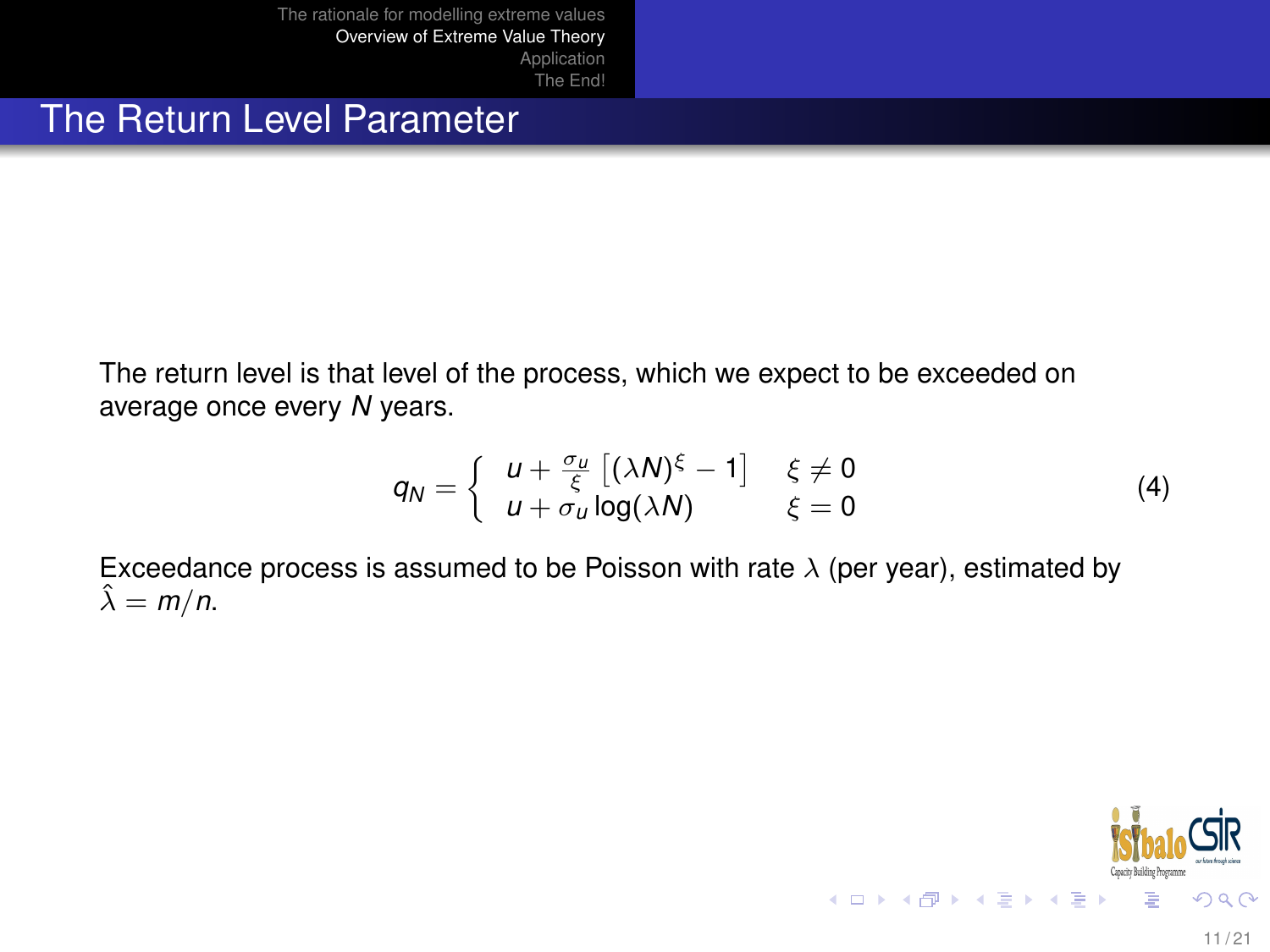#### Issues to Consider

- The data are often incomplete due to measuring instrument failure, relocation of measuring sites, etc.
- Careful consideration has to be taken in selecting the threshold.
- The length of the data that is available is often shorter than the prediction horizon.

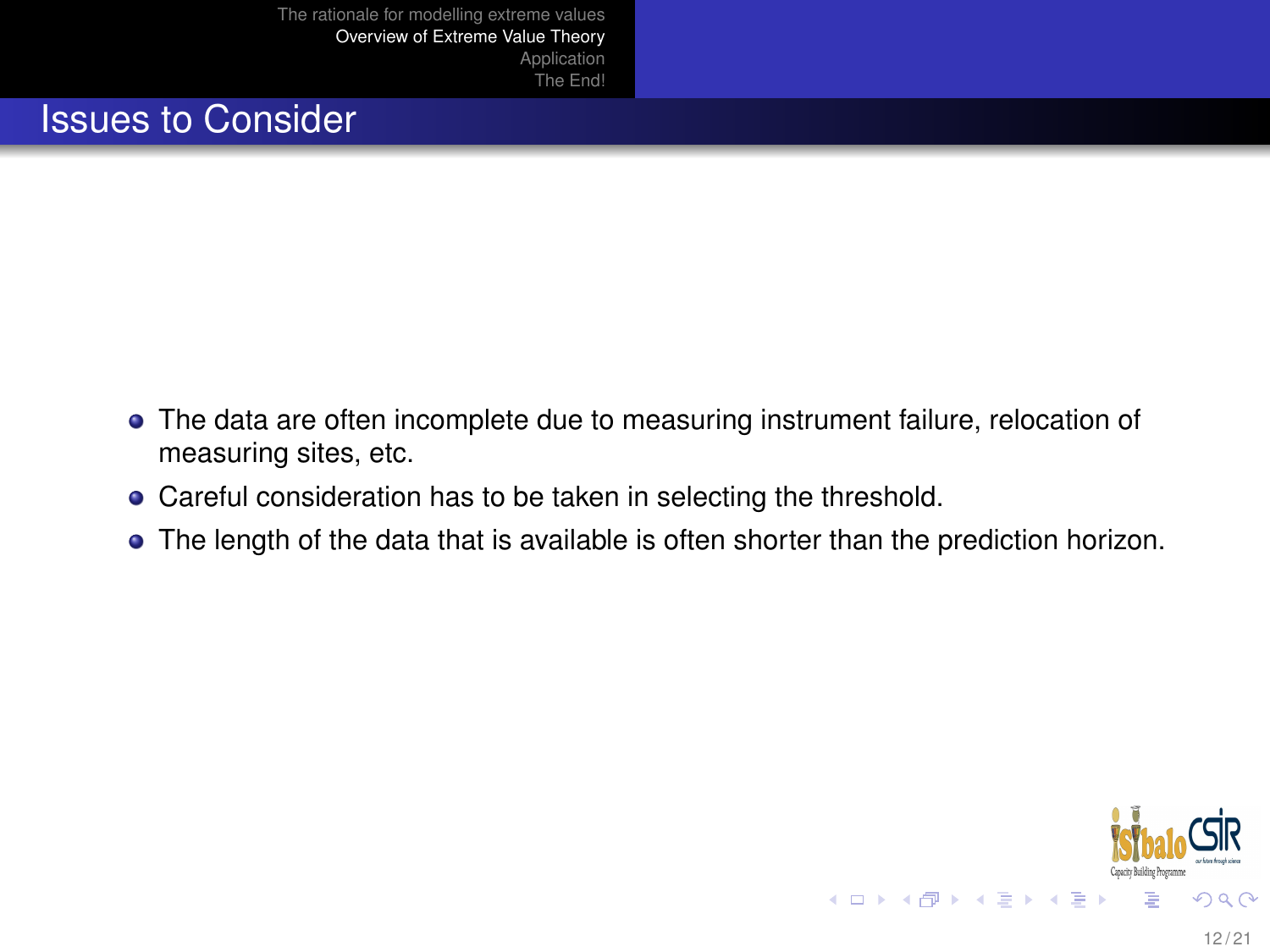[Application](#page-12-0) [The End!](#page-18-0)

## **Outline**

[The rationale for modelling extreme values](#page-2-0)





<span id="page-12-0"></span>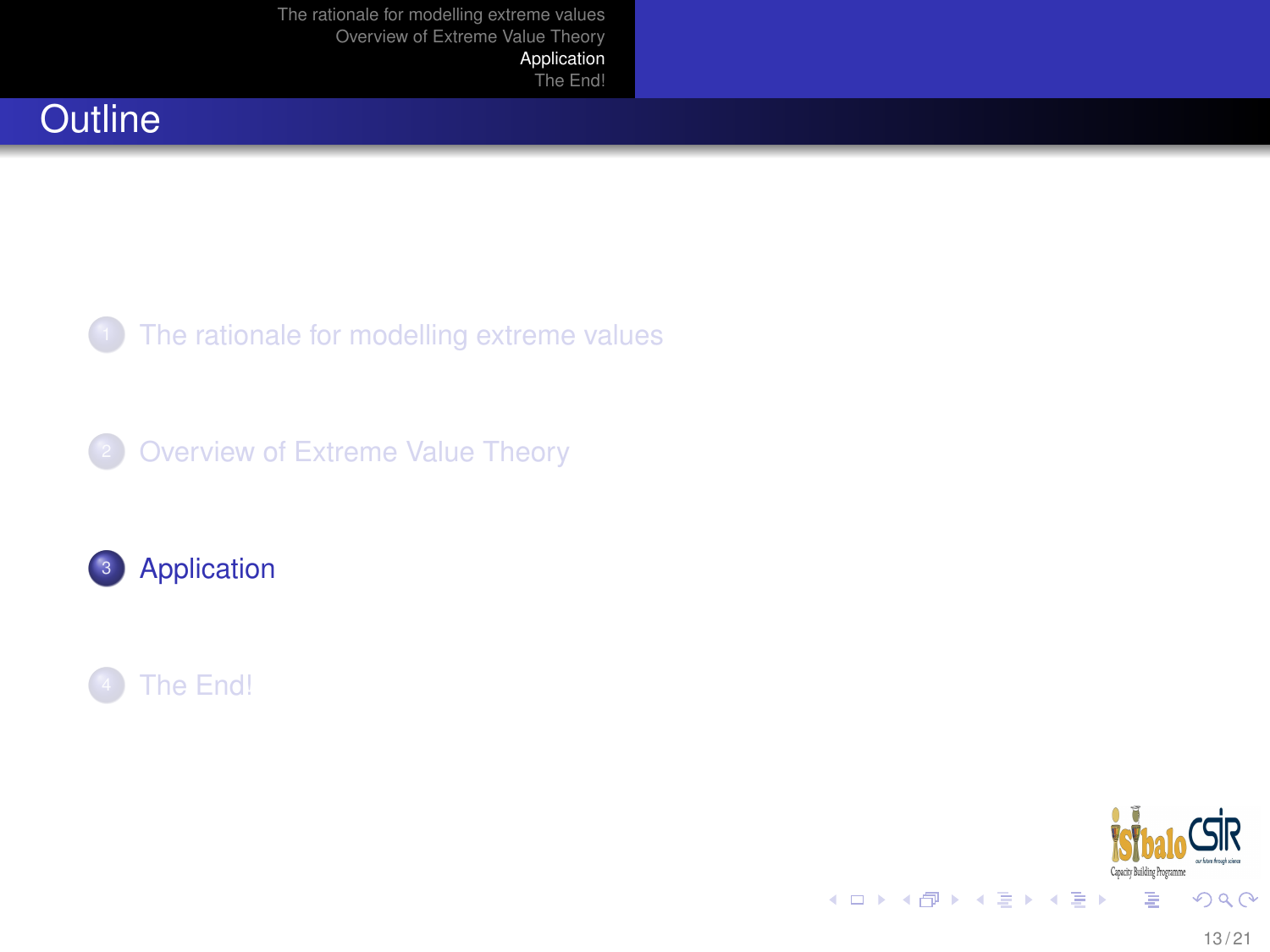

Rainfall data from Cape Town International Airport (−33°97'S, 18°60'E, 44 m altitude).



Figure: Description of the rainfall data



∍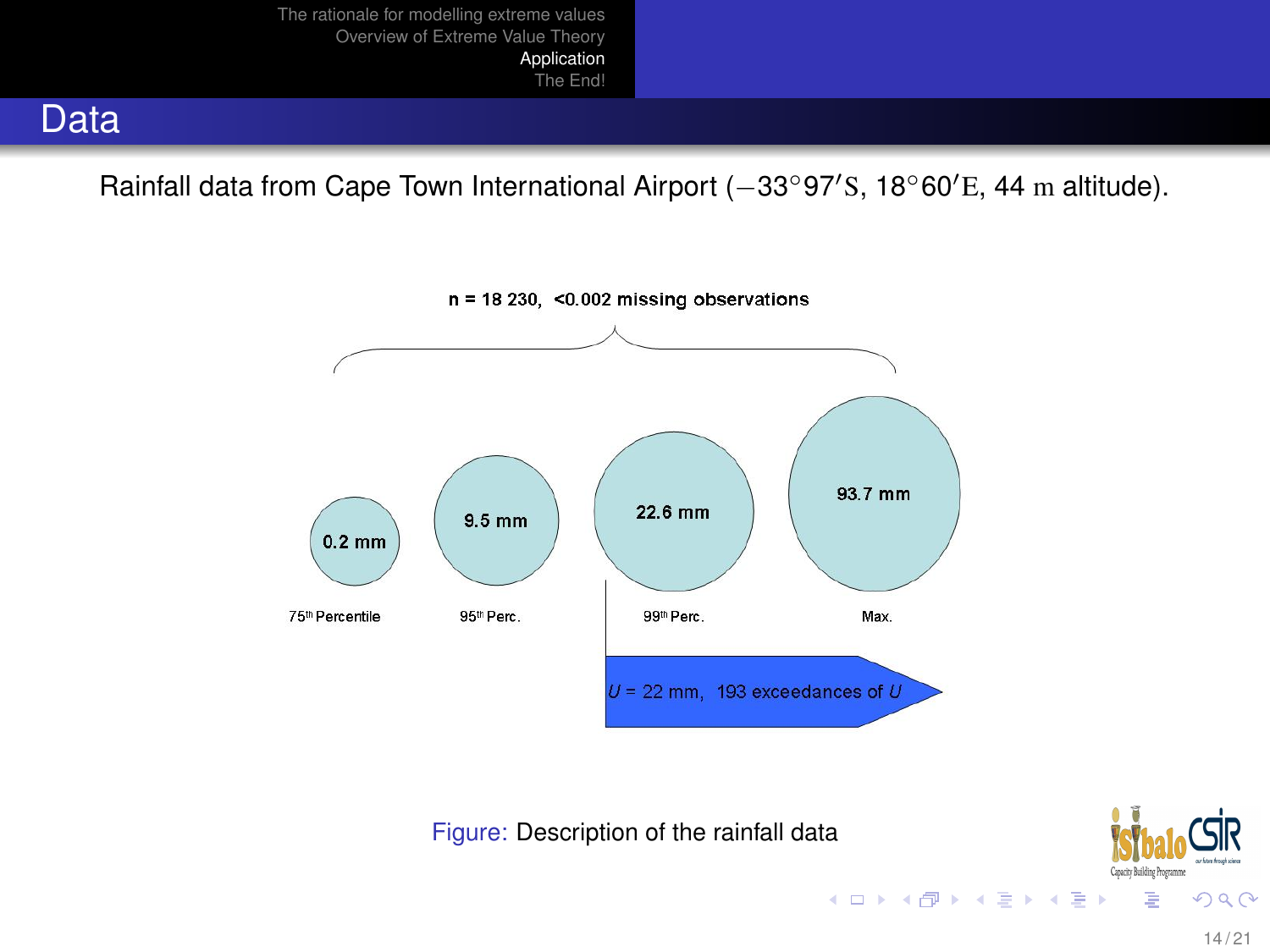[Application](#page-12-0)

[The End!](#page-18-0)

#### Data



Figure: Rainfall series by month (1958-2007 Cape Town Int)

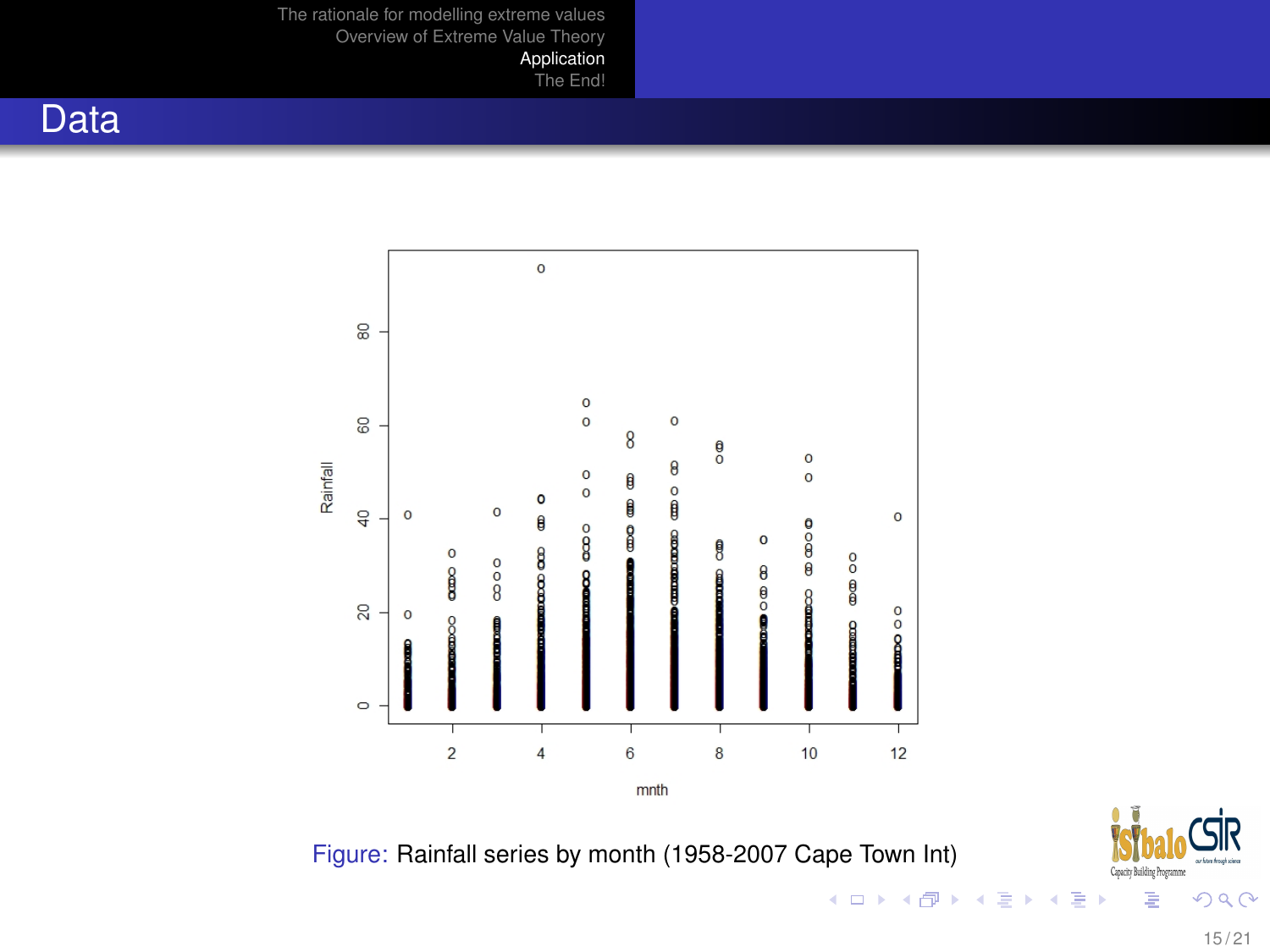[Application](#page-12-0) [The End!](#page-18-0)

#### **Results**

#### The estimated extremal index  $\hat{\theta} = 0.78(0.69, 0.89)$

| Model $(m)$ | $\hat{\sigma}$ (s.e.) | $\mathcal{E}(\mathsf{c}.i.)$ | $q_{25}$            | $q_{50}$            |
|-------------|-----------------------|------------------------------|---------------------|---------------------|
| GP0 (193)   | 9.37(0.98)            | $0.04$ ( $-0.08, 0.22$ )     | 68.91 (60.36,83.41) | 76.79 (65.50,93.72) |
| GP1 (149)   | 11.17 (1.25)          | $-0.02(-0.14, 0.17)$         | 68.69 (58.65,80.09) | 72.81 (63.83,89.55) |
| GP2 (144)   | 9.74(1.19)            | $0.05(-0.09, 0.26)$          | 67.06 (58.38,83.23) | 75.47 (63.86,94.65) |
| GP3 (31)    | 11.72 (2.95)          | $-0.26(-0.61, 0.22)$         | 45.07 (40.07,56.81) | 48.74 (42.95,67.99) |

Table: Parameter estimates and the accompanying measures of uncertainty

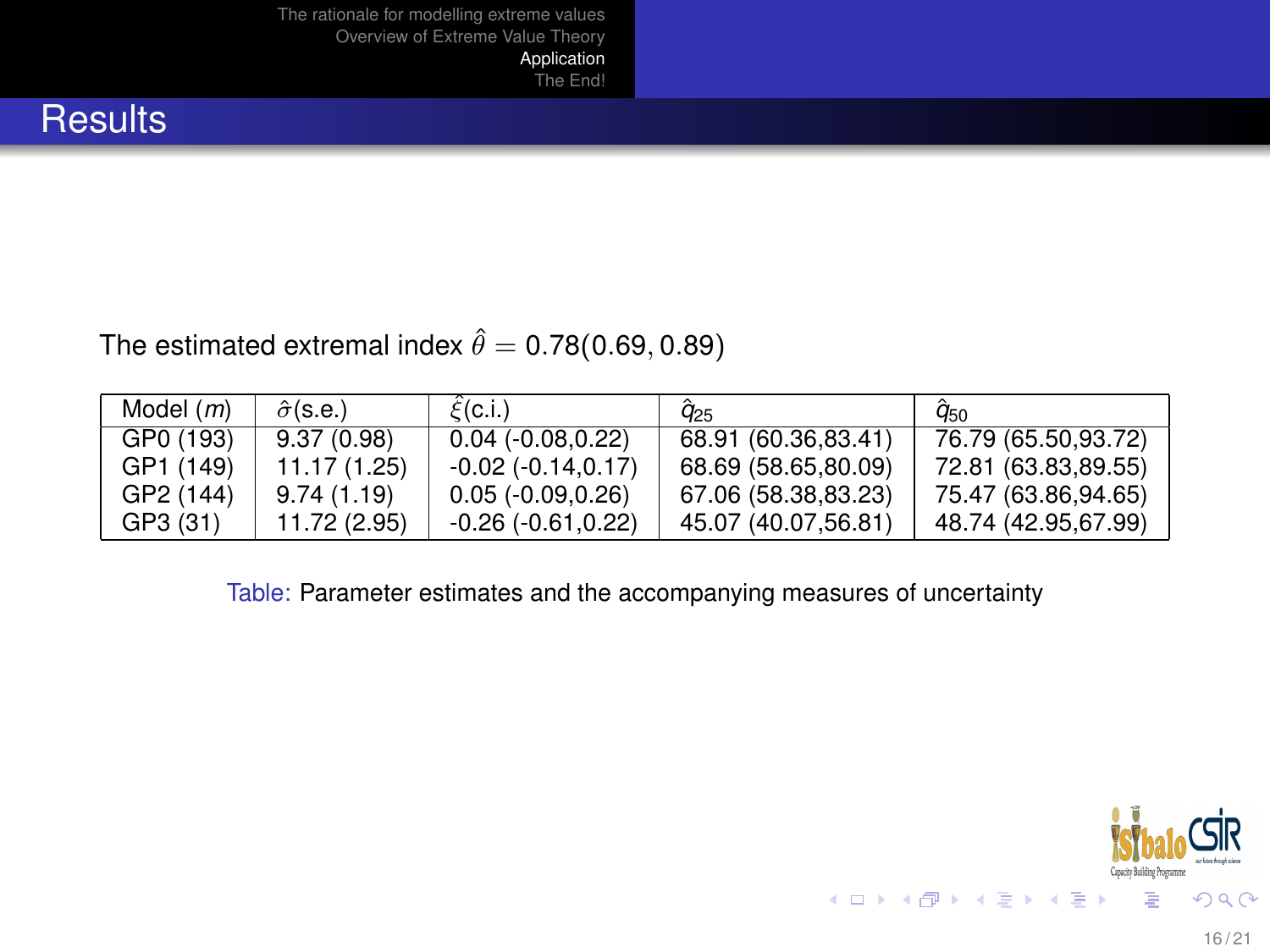[Application](#page-12-0)

[The End!](#page-18-0)

# **Return Level Plots**







(a) Annual Rainfall (assuming independence)

(b) Annual Rainfall (assuming dependence)

(c) Annual Winter Rainfall





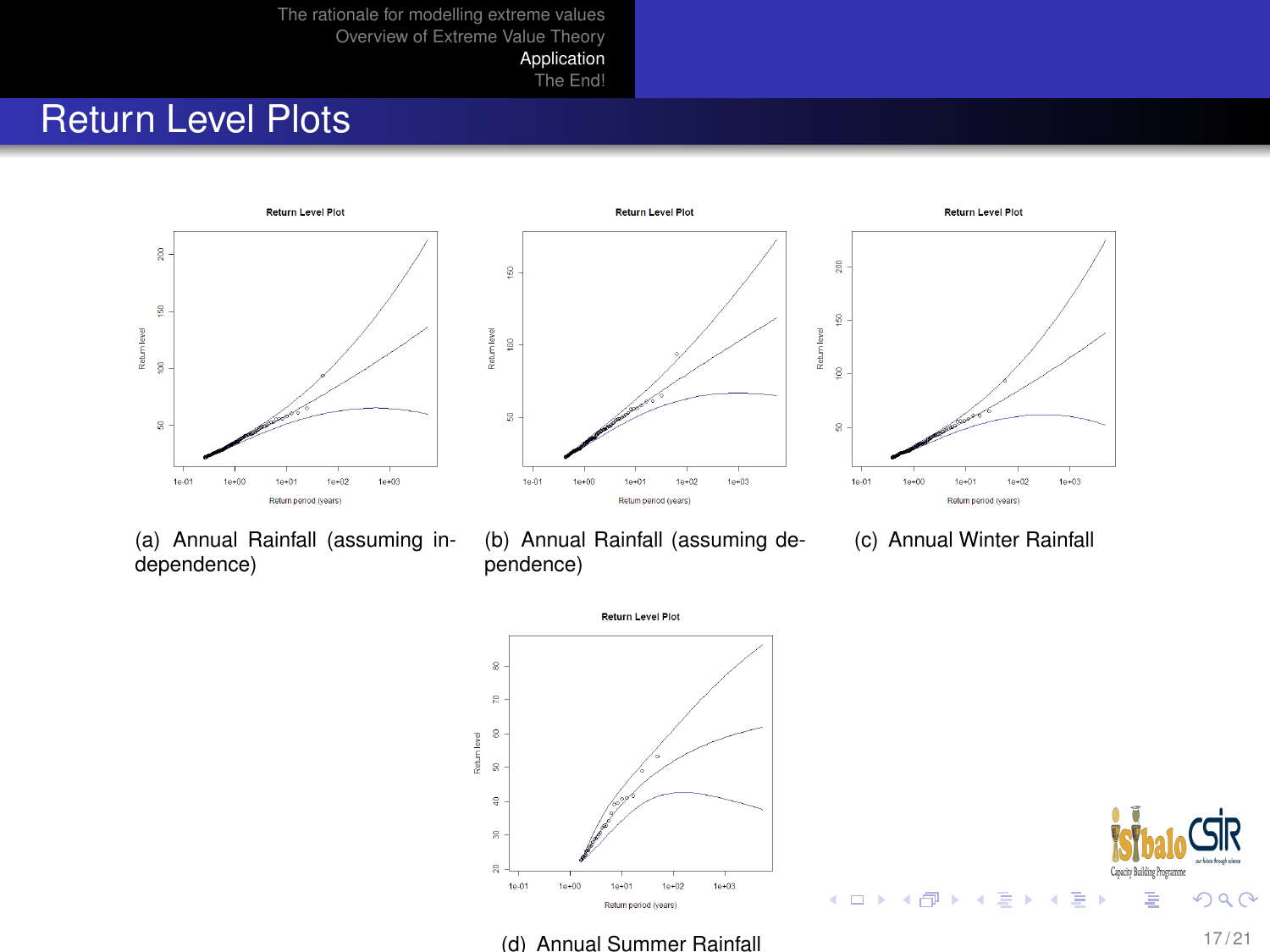[Application](#page-12-0) [The End!](#page-18-0)

#### **Conclusion**

- Clustering extremes should be appropriately treated to ensure better accuracy especially for long-range return level estimation.
- Where the series shows strong seasonal signal, more insight can be gained by analyzing the behaviour of the extremes of the process for each season.
- To understand the extreme rainfall patterns in the region, extension of the analysis to nearby sites is necessary.

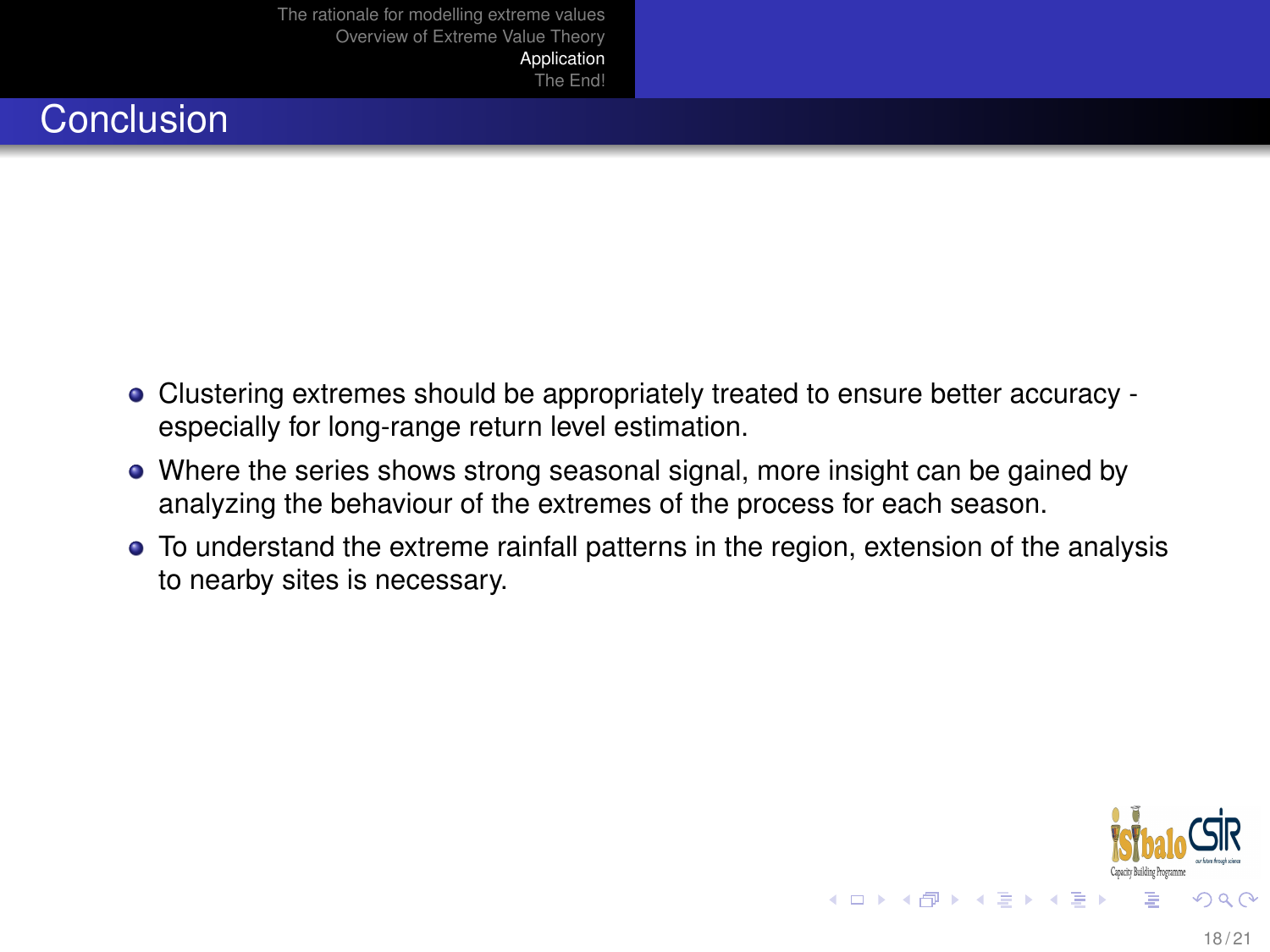# **Outline**

[The rationale for modelling extreme values](#page-2-0)





<span id="page-18-0"></span>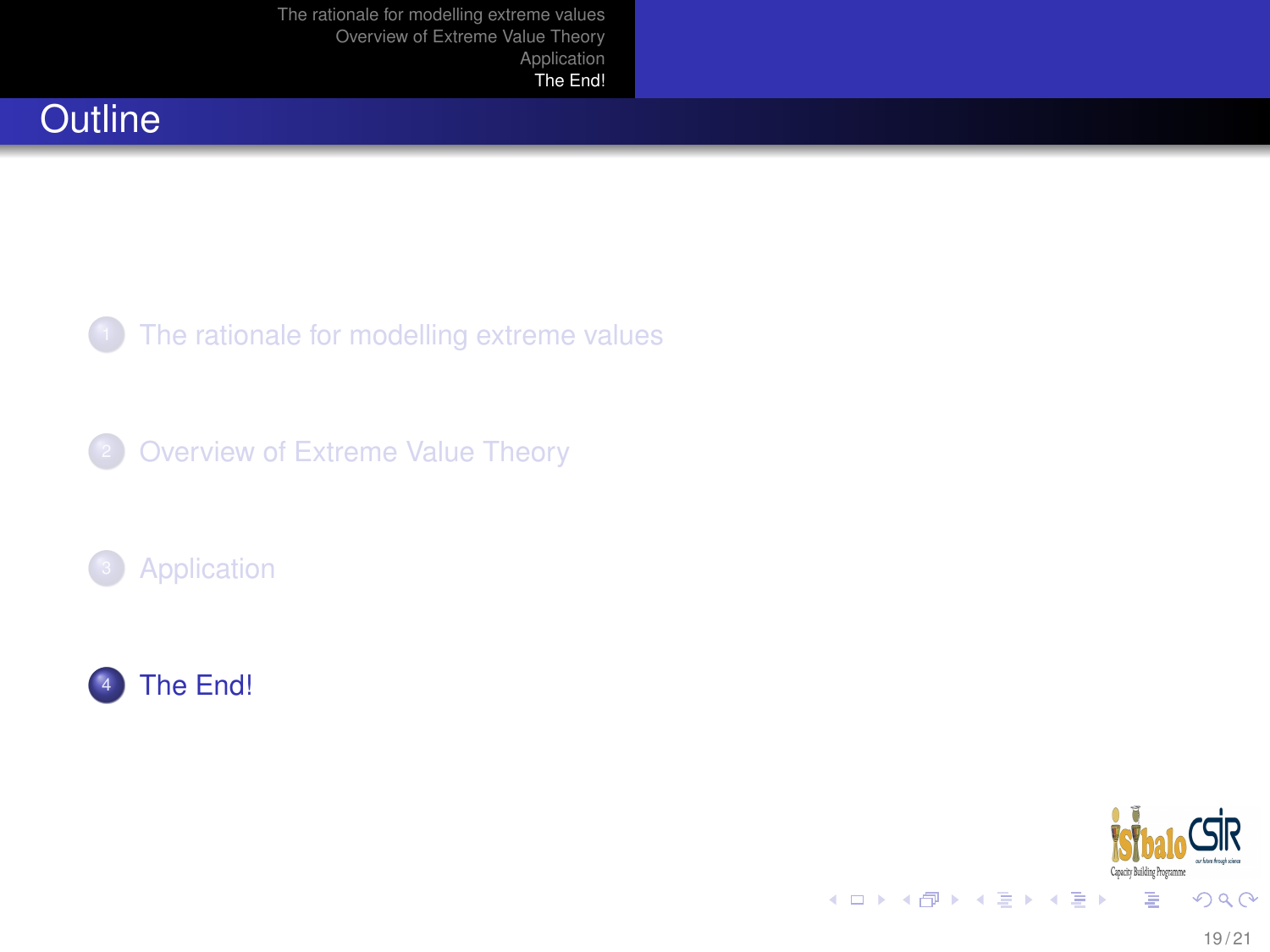### Acknowledgements

- South African Weather Service for the data.
- Statistics South Africa for the funding through the ISIBALO Capacity Building initiative.
- Mark Dowdeswell for his guidance.